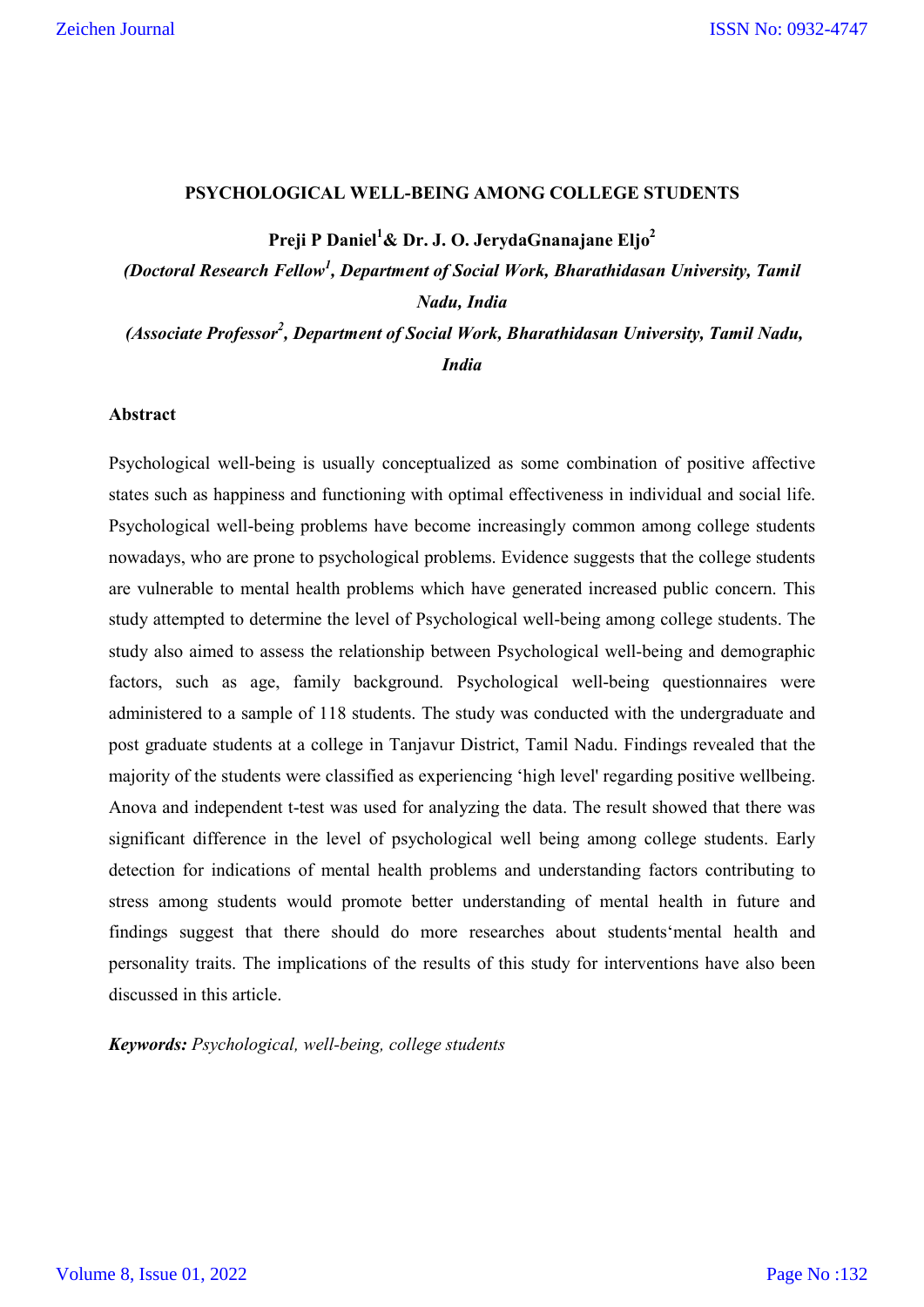## **Introduction**

According to Ryff et al., psychological well-being refers to the extent to which people feel that they have meaningful control over their life and their activities. Nowadays, psychological wellbeing of course is a common problem among college students. The college students represent a community and also a country, because the future of a nation rests in the youth. For college students psychological well-being is about the good going well of lives, feels good and also the functioning of the body will be effectively perfectly all right. The students who acquire good higher studies can be considered as the most good and efficient leaders and government officers in future. Thus it can be state the academic career of a student has a major goal in life. So that during this time students will face more responsibility and challenges which make them anxious and stressful. In many cases the students feel difficulty to face these problems thus there will be some impact too. Though, we can say that the psychological well-being of the student is having attached with academic success, health, etc.

Daniel et.al,(2020) in his study on university students states that the students has experienced a steady growth on mental health and well-being over the last decades. Some of the negative consequences of psychological well-being are learning disability, substance abuse, poor academic performance. These are at high risk for some disorders too. It shows that negative psychological well-being increases the risk of other mental problems such as anxiety disorders. Psychological well-being among college students is having close association with family history of mental illness, lack of social support, low economic background, conflict with friends and family, substance abuse, learning problems etc.

#### **Review of literature**

Walid et.al, (2021), studied on the health status and physical and psychological well-being by examine 3,271 undergraduate and found that higher levels of health awareness/consciousness students are having low probability of seeing a medical practitioner in the 6 months prior to the survey and lower rates of back pain and neck/shoulder pain. In addition, these students were likely to be satisfied/very satisfied with the social support that they have, felt fewer burdens and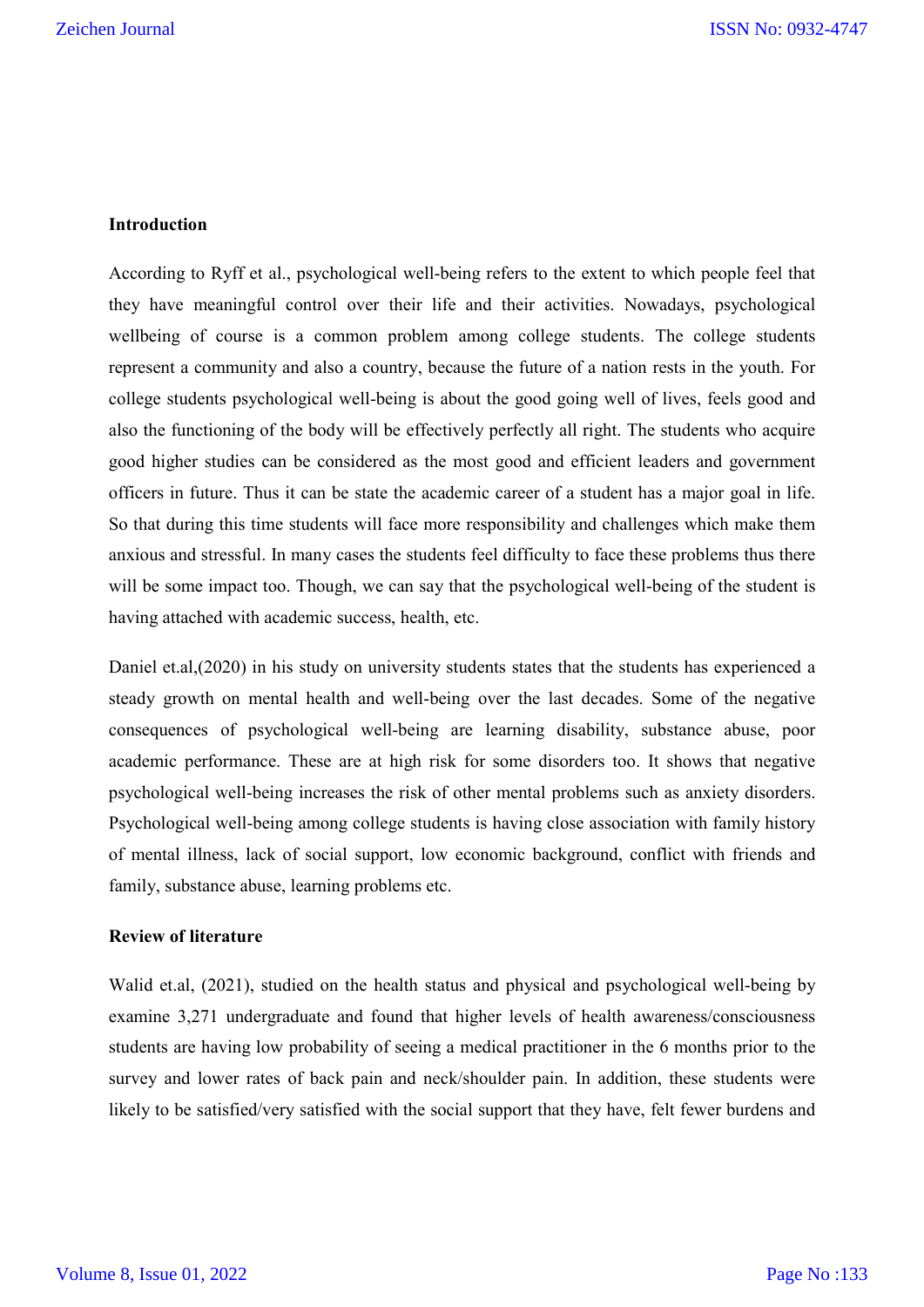psychosomatic problems/strains (psychological health) that were constantly lower than the university's mean. Koo et al, (2020) examined the impact on psychological well-being and students of Color's perceived campus climate compared to that of their White peers. A significant association between psychological well-being and perceived campus climate was found among students of Color. Within a national sample of college students, 66% reported feeling overwhelming anxiety at some point in the past year, and 45% reported feeling so depressed that it was difficult to function (American College Health Association, 2019). Can et. Al (2021) investigates the psychological well-being and distress and related factors among undergraduate students training in eight different health-related tracks in Geneva, Switzerland. The nature of the academic training had a lesser impact on mental health and the academic year had none. Academic satisfaction strongly predicts depression, anxiety, stress, and psychological well-being. Training institutions should address the underlying factors that can improve students' satisfaction with their studies while ensuring that they have access to psychosocial services that help them cope up with mental distress and enhance their psychological well-being. Psychological well-being increased with high leisure time physical activity among college students. Hence the best well-being and lifestyle was to endorse leisuretime physical activity into universities (Castillio, et al., 2011). According to Burris et al., (2009), female students were more likely to report seeking out and receiving care for psychological issues when compared to their male student counterparts. Chen, S. K. (2012) studied correlations between Internet use and psychological well-being and produced mixed results. The study used a latent profile analysis to distinguish among populations in terms of psychological well-being profiles, and then used a multinomial logistic regression to determine how online entertainment, social use, problematic Internet use, and gender predicted each latent psychological well-being profile. The results indicate (a) no relationship between psychological well-being and online entertainment or gender, (b) greater problematic Internet use increased the likelihood of disadvantageous psychological well-being and decreased the probability of good psychological well-being and (c) greater use of online resources for social purposes was related to increased probability of a participant being in the good psychological well-being group, but not associated with fewer psychological well-being problems.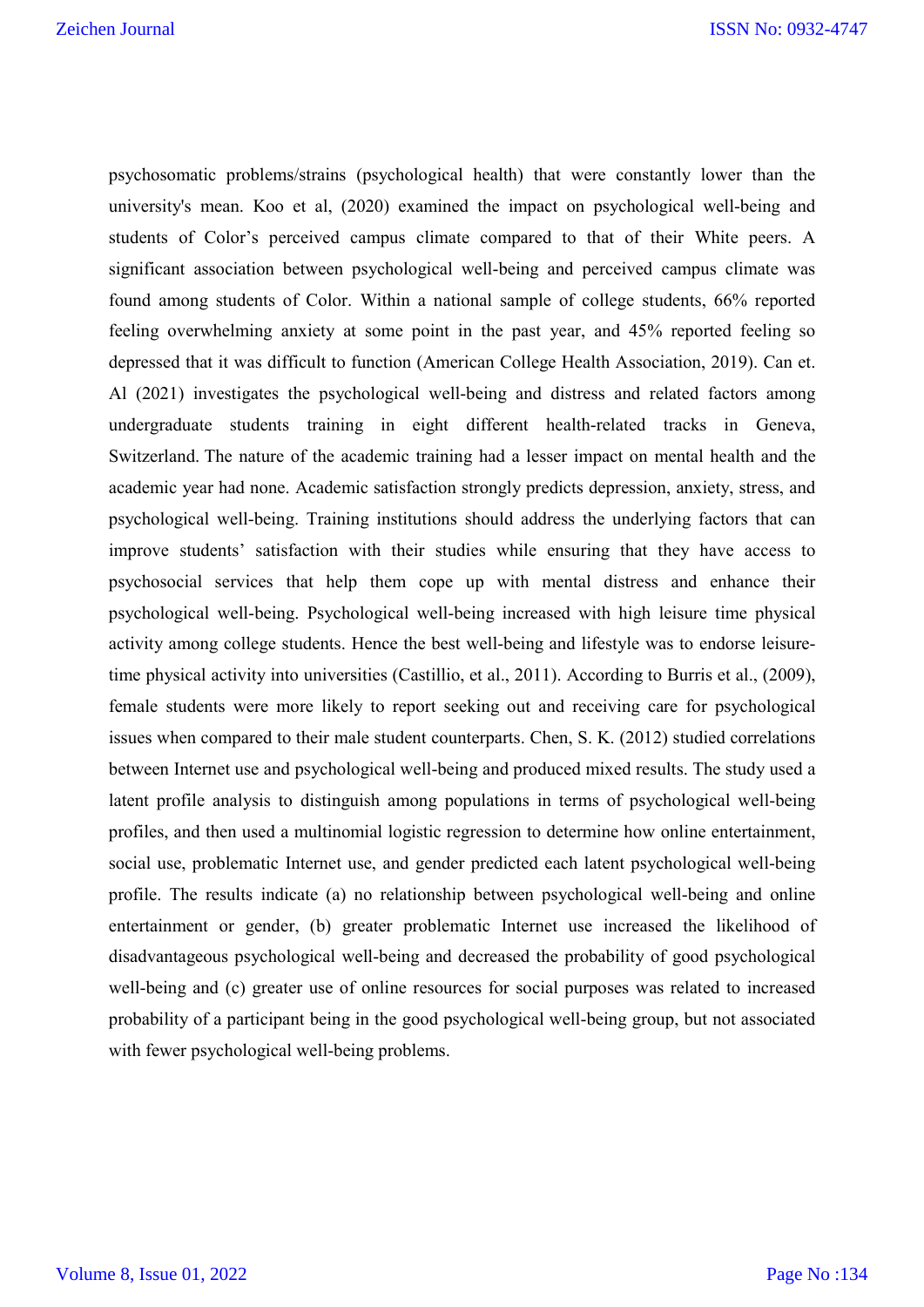## METHODS AND MATERIALS

### *A. Statement for the Study*

Psychological well-being is beneficial for adults to live a healthy life, making it an important aspect of one's life in the college year. Research has found that there are increased levels of psychological disturbance among college. Students with little support and less than favorable psychological well-being were found to be more likely to engage in negative activities such as alcohol use, sedentary behavior, and too little or too much sleep. Life dissatisfaction or even suicidal behavior has also been documented in students who have a lack of support and poor well-being of one's self. The study will contribute to a better understanding of college students' psychological well-being and the variables that may impact it.

## *B. Objectives of the study*

- To identify the level of psychological well-being among college student
- To suggest suitable means to have good psychological well-being
- *C. Operational clarification of the key concepts*

Psychological Well-being refers to the simple notion of a person's welfare, happiness, advantages, interests, utility, and quality of life. In this study, psychological well-being meant how one scored in the Ruff scale of psychological well-being.

College Students: In this study, it refers to the students in the age group of 17-22 years who are studying in selected reputed college.

# *D. Methodology*

Research design: Descriptive research design was adopted to assess the level of Psychological well-being among college students

Setting of the study: The study was conducted in a selected reputed college in Tamil Nadu

Population: The population chosen for this study was college students who were studying in a department.

Sample size: Sample size consisted of 118 college students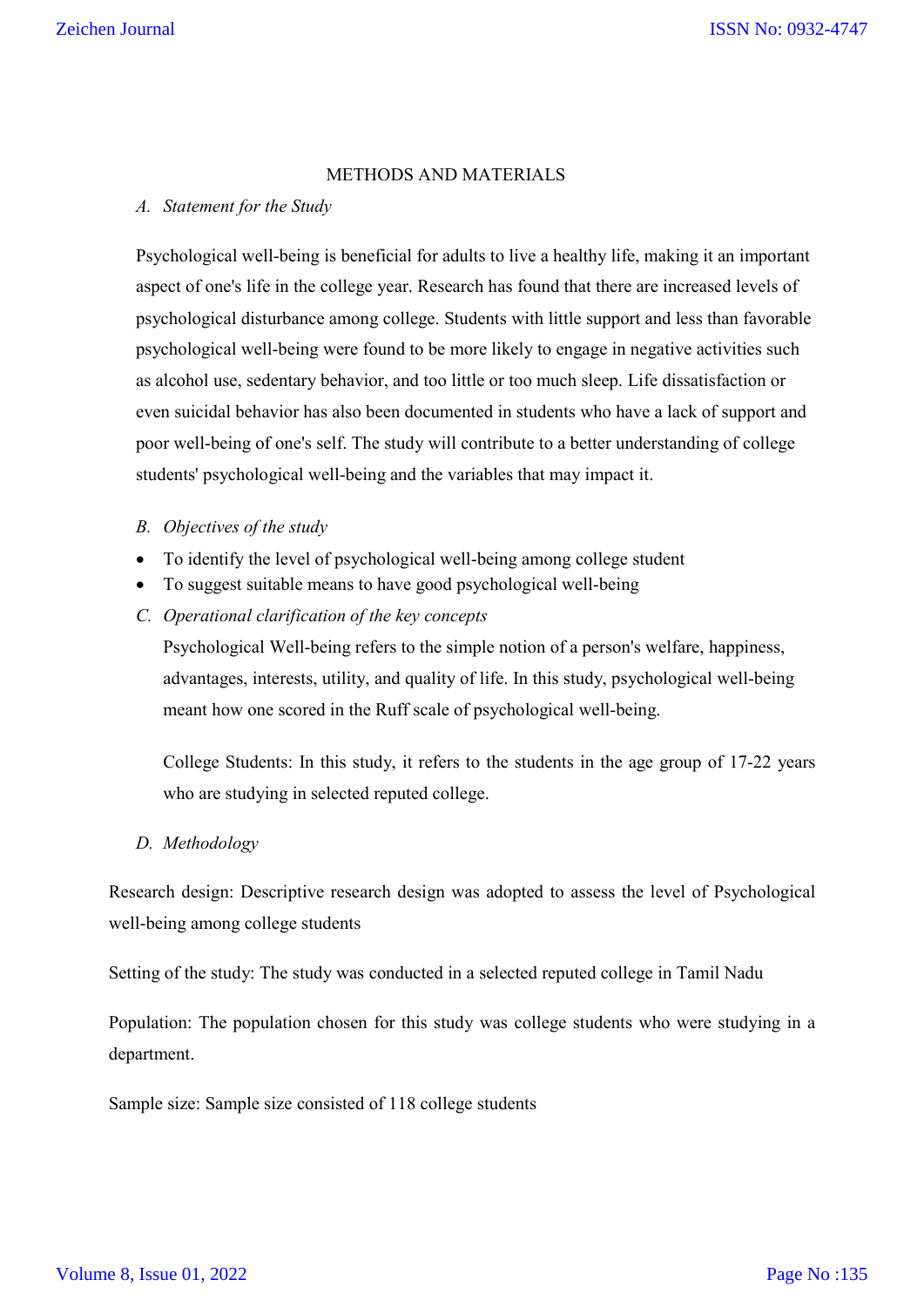Sampling technique: Censes method was adopted

## *E. Tools for data collection*

The aim of the study is to know the level of Psychological well-being among college students. The first part of the interview schedule covered the question pertaining to the socio demographic data and opinion of the respondents about compulsive internet use. The interview schedule consists of socio demographic data. The Ryffscales of psychological wellbeing (Ryff, University of Wisconsin, 2005) was used to measure multiple facets of psychological well-being. The Ryff Scales of Psychological Well-Being is a theoretically grounded instrument that specifically focuses on measuring multiple facets of psychological well-being. The five subscales on the Ryff scale are autonomy, emotional mastery, personal growth, positive relations, purpose in life, and self-acceptance. An example of a question from the scale is the following: Most people see me as loving and affectionate. Responses revealed levels of agreement from 1, strongly disagree, to 6, strongly agree, similar to a Likert scale. Also, a short basic list of demographic questions was asked. Questions like age, gender, marital status, and class level are examples of those.

### *4.2. Psychological well-being and Socio Demographic background*

Table 1: Mean score of Psychological well-being of the college students

|       |       | Frequency | Percent | Valid Percent | Cumulative<br>Percent |
|-------|-------|-----------|---------|---------------|-----------------------|
| Valid | Low   | 35        | 29.7    | 29.7          | 70.3                  |
|       | High  | 83        | 70.3    | 70.3          | 100.0                 |
|       | Total | 118       | 100.0   | 100.0         |                       |

# **Wellbeing**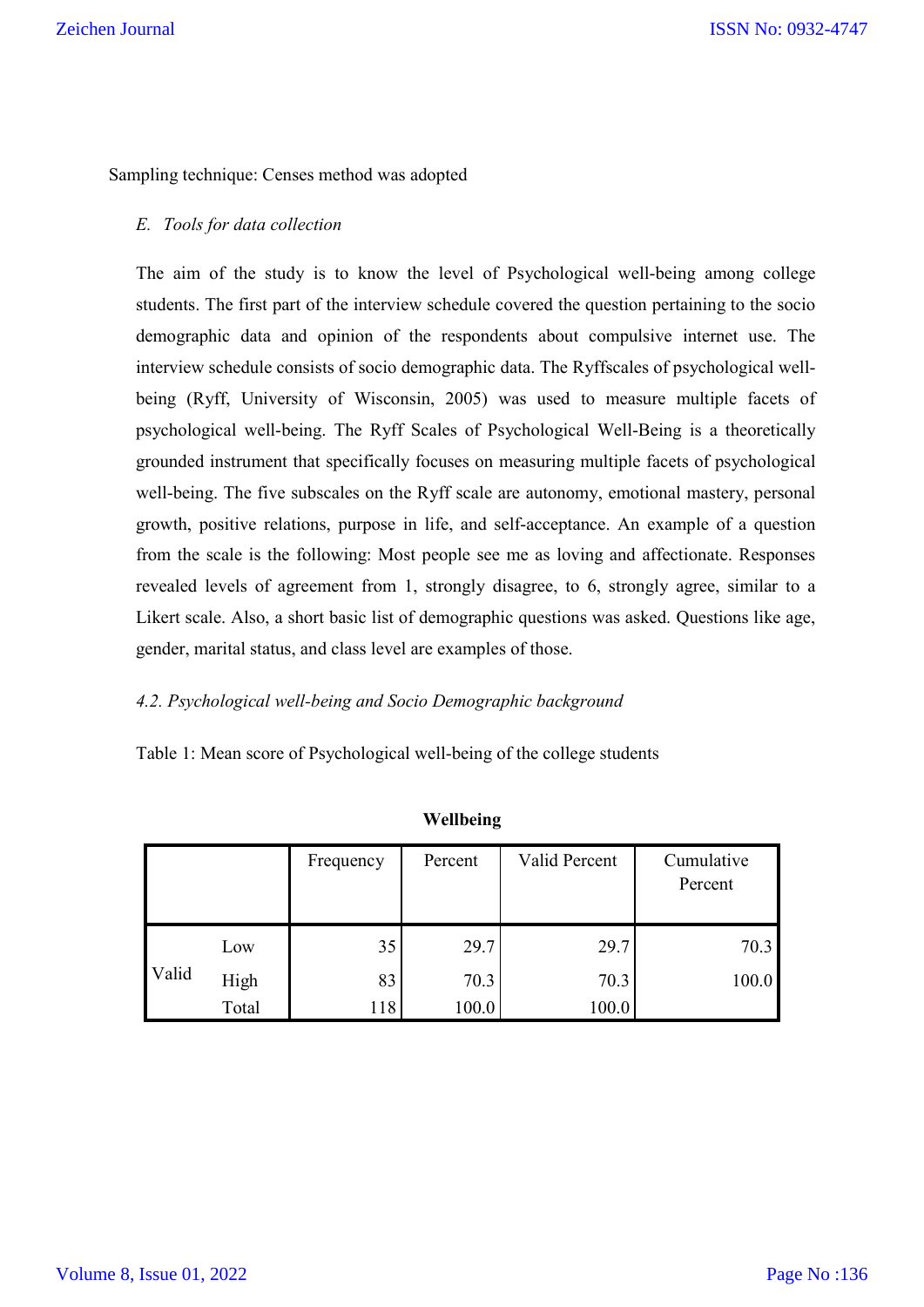| S.No         | Variable                 | N        | Mean                                             | S. D                 | Value          |
|--------------|--------------------------|----------|--------------------------------------------------|----------------------|----------------|
|              |                          |          |                                                  |                      |                |
| $\mathbf I$  | Age Group                | 40       | 30.7750                                          | 10.63494             |                |
|              | Up to 19 years           | 38       | 28.4211                                          | 7.76559              | $F - 8.853$    |
|              | $20-21$ years            | 25       | 37.4000<br>12.10372<br>15<br>42.6667<br>12.54516 |                      | $Df - 3,114$   |
|              | $22-23$ years            |          |                                                  |                      | $Sig. - 0.000$ |
|              | 24 and above years       |          |                                                  |                      | P < 0.001      |
| $\mathbf{I}$ | Gender                   | 37       | 28.7838                                          | 5.80773              | $T - 2.742$    |
|              | Male                     | 81       | 34.8272                                          | 12.79628             | Df - 116       |
|              | Female                   |          |                                                  |                      | Sig. - 0.007   |
|              |                          |          |                                                  |                      | P < 0.01       |
| $III$        | Educational              | 30       | 25.3000                                          | 2.70568              | $T - -4.591$   |
|              | Qualification            | 88       | 35.5341                                          | 12.07538             | Df - 116       |
|              | <b>UG</b>                |          |                                                  |                      | $Sig. - 0.000$ |
|              | PG                       |          |                                                  |                      | P < 0.001      |
| VI           | <b>Father Education</b>  |          |                                                  |                      |                |
|              |                          |          |                                                  |                      |                |
|              | Illiterate               | 16       | 26.5625                                          | 3.44420              | $F - 4.819$    |
|              | Up to middle school      | 24<br>34 | 29.4167<br>33.0000                               | 8.24050<br>12.36809  | $Df - 3,114$   |
|              | High school              | 44       | 37.1136                                          | 12.51830             | Sig. - 0.003   |
|              | Higher secondary and     |          |                                                  |                      | P < 0.01       |
|              | above                    |          |                                                  |                      |                |
| <b>VII</b>   | Mother Education         |          |                                                  |                      |                |
|              | Illiterate               | 17       | 28.9412                                          | 8.53281              | $F - 4.476$    |
|              | Up to middle school      | 23       | 27.7391                                          | 7.21247              | $Df - 3,114$   |
|              | High school              | 30<br>48 | 33.0000<br>36.7917                               | 10.99843<br>12.89723 | $Sig. - 0.005$ |
|              | Higher secondary and     |          |                                                  |                      | P < 0.01       |
|              | above                    |          |                                                  |                      |                |
| <b>VIII</b>  | <b>Father Occupation</b> |          |                                                  |                      |                |
|              |                          |          |                                                  |                      |                |

Table 2: Mean scores of Psychological well-being across the background characteristics of the college students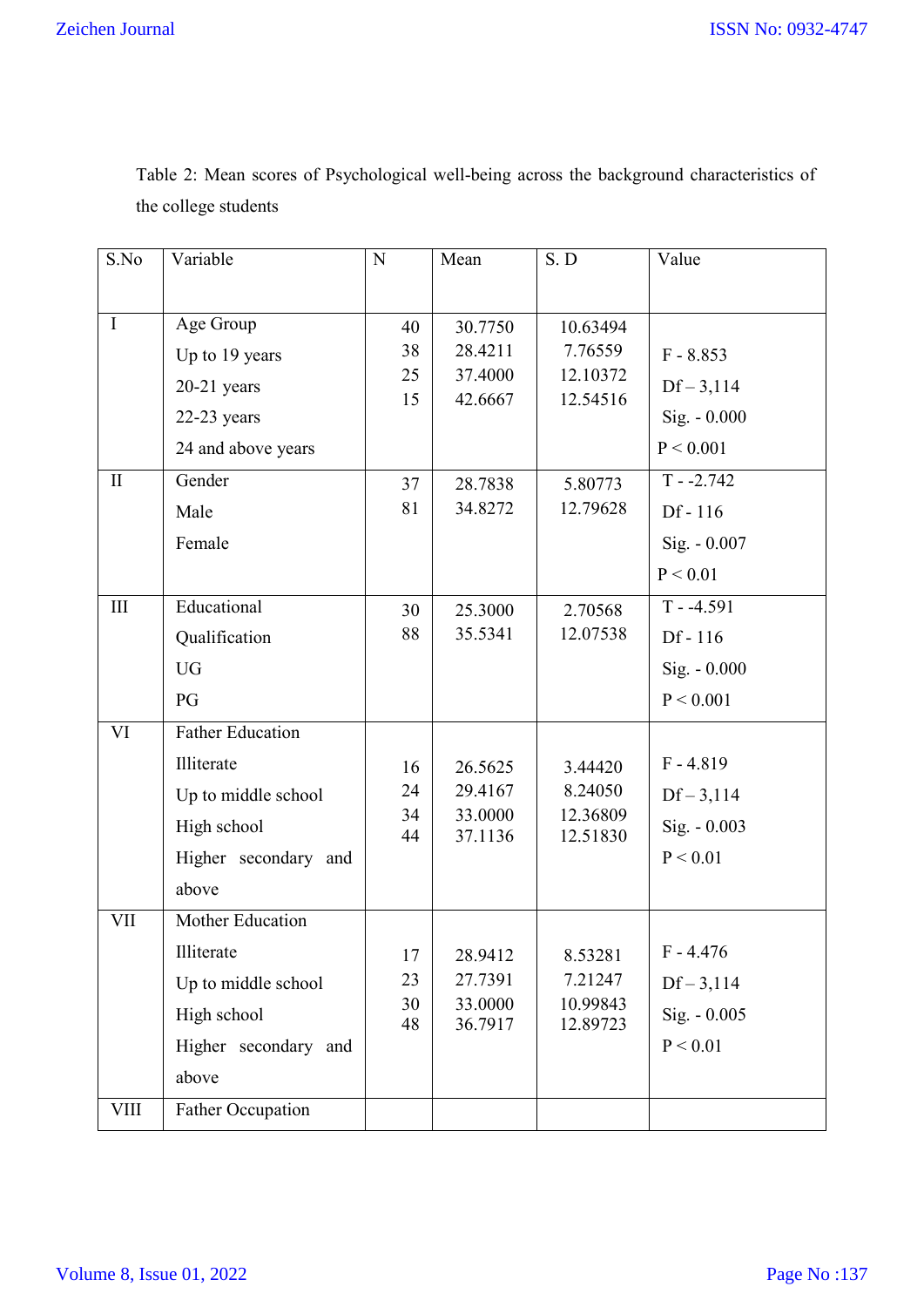|                           | Unemployed         | 5        | 25.4000            | 4.44972              | $F - 2.564$    |
|---------------------------|--------------------|----------|--------------------|----------------------|----------------|
|                           | Coolie             | 5        | 31.4000            | 10.71448             | $Df - 5,112$   |
|                           | <b>Business</b>    | 7        | 34.1429<br>27.7200 | 14.22941<br>6.18816  | Sig. - 0.031   |
|                           | Private employee   | 25       | 36.4468            | 13.36902             | P < 0.05       |
|                           | Farmers            | 47       | 33.0000            | 9.96781              |                |
|                           | Govt. employee     | 29       |                    |                      |                |
| IX                        | Mother Occupation  | 81       |                    |                      |                |
|                           | House Wife         | 12       | 31.1111            | 11.13104             | $F - 5.187$    |
|                           | Coolie             | 10<br>15 | 29.8333            | 7.40802              | $Df - 3,114$   |
|                           | Farmer             |          | 38.1000<br>41.8000 | 11.40614<br>11.09826 | Sig. - 0.002   |
|                           | Private employee   |          |                    |                      | P < 0.01       |
| $\boldsymbol{\mathrm{X}}$ | Type of Family     |          | 31.7451            | 10.64056             | $t - -2.945$   |
|                           | Nuclear Family     | 102      | 40.5000            | 13.53021             | $df - 108$     |
|                           | Joint family       | 16       |                    |                      | Sig. - 0.186   |
|                           |                    |          |                    |                      | P > 0.05       |
| XI                        | Size of the Family |          | 31.2941            | 9.06756              | $F - 4.340$    |
|                           | Small              | 17       | 31.9886            | 10.84424             | $Df - 2,115$   |
|                           | Medium             | 88       | 41.4615            | 14.79085             | Sig. - 0.015   |
|                           | Large              | 13       |                    |                      | P < 0.05       |
| XII                       | Family Income      |          |                    |                      |                |
|                           | Rs.10000 and below | 22       | 37.1364            | 15.52355             | $F - 3.849$    |
|                           | Rs.10001-20000     | 35       | 29.7429            | 7.87529              | $Df - 4,113$   |
|                           | Rs.20001-35000     | 20       | 28.4000            | 5.07211              | $Sig. - 0.006$ |
|                           | Rs.35001-50000     | 28       | 37.6786<br>31.1538 | 13.57572<br>8.06067  | P < 0.01       |
|                           | Rs.50001 and above | 13       |                    |                      |                |
| XIII                      | Order of birth     |          |                    |                      | $F - 40.608$   |
|                           | 1 <sup>st</sup>    | 42       | 25.8333            | 4.38354              | $Df - 2,115$   |
|                           | 2 <sup>nd</sup>    | 44       | 31.4773            | 9.35722              | $Sig. - 0.000$ |
|                           | $3rd$ and above    | 32       | 44.2500            | 11.88656             | P < 0.001      |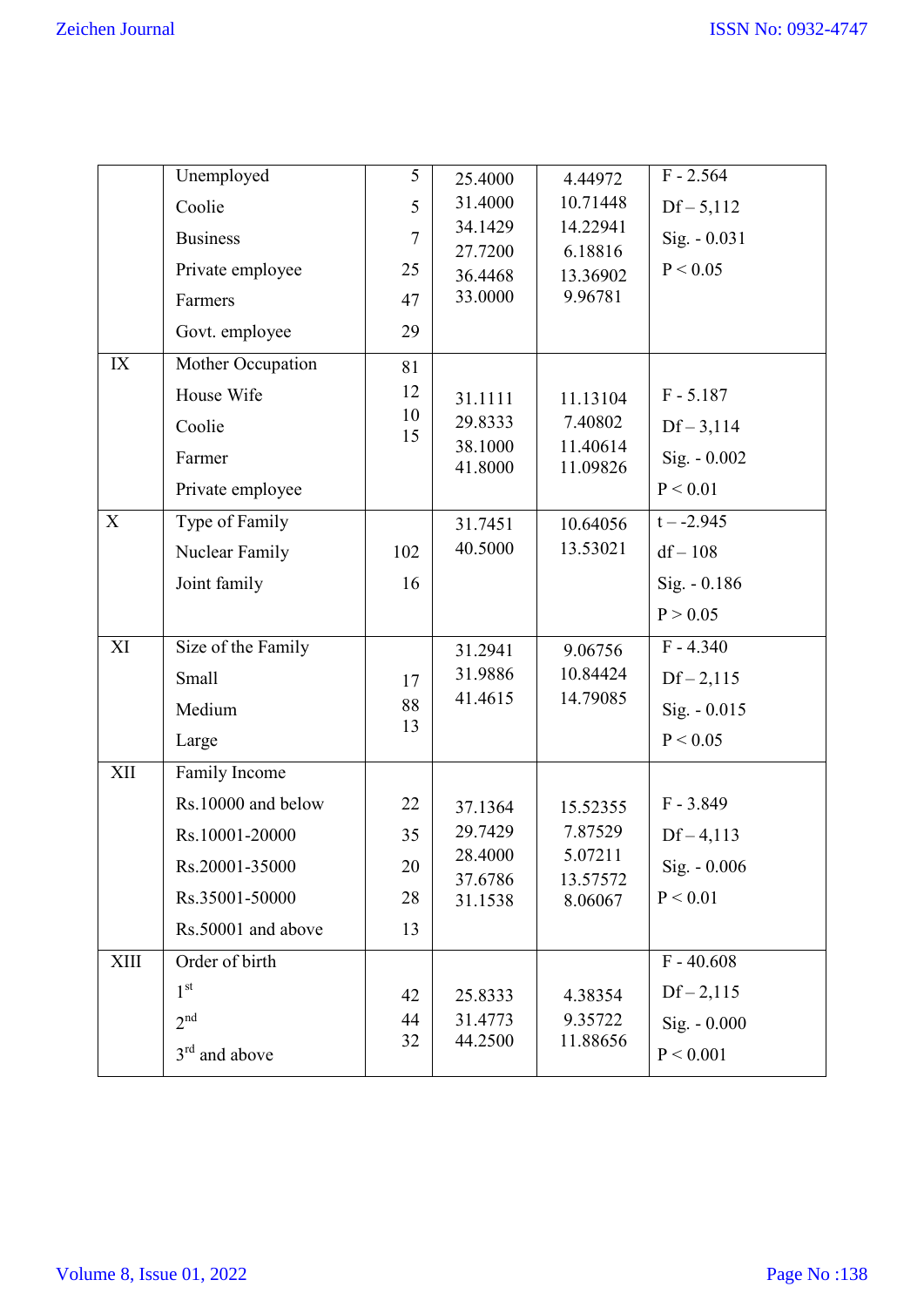From the table 1, it is clear that respondents scored high mean score of psychological well being

The findings of the study indicated that the respondents who are in the age group of 19 years or less have scored higher mean score of psychological well being than their counterpart. Moreover the ANOVA test (F-8.853,  $p \le 0.001$ ) results show that there is a significant difference between the respondents age group in the mean scores of psychological well being.

Regarding the gender, the table clearly shows that female respondents scored higher mean score of psychological well being than the male respondents. Likewise, the independent sample t test (t-2.742,  $p < 0.01$ ) results show that there is a significant difference between the male and female respondents in the mean scores of Psychological well being.

The findings of the study indicated that the respondents from Post Graduate course have scored higher mean score of psychological well being than the respondents from Under Graduate course. Similarly, the independent sample t test (t-4.591,  $p < 0.001$ ) results show that there is a significant difference between the respondents doing UG and PG course in the mean scores of Psychological well being.

The findings of the study clearly shows that the respondents father are Higher secondary and above have scored higher mean score of psychological well being than their counterparts. Likewise, the ANOVA result (F-4.819,  $p \le 0$ , 0.01) illustrates that there is a significant difference between the father educations of the respondents in the mean scores of Psychological well being.

The findings of the study clearly shows that the respondents mothers have studied Higher secondary and above have scored higher mean value of psychological well being than their counterparts. Likewise, the ANOVA result (F- 4.476,  $p < 0.01$ ) demonstrates that there is a significant difference between the mothers education of the respondents in the mean scores of Psychological well being.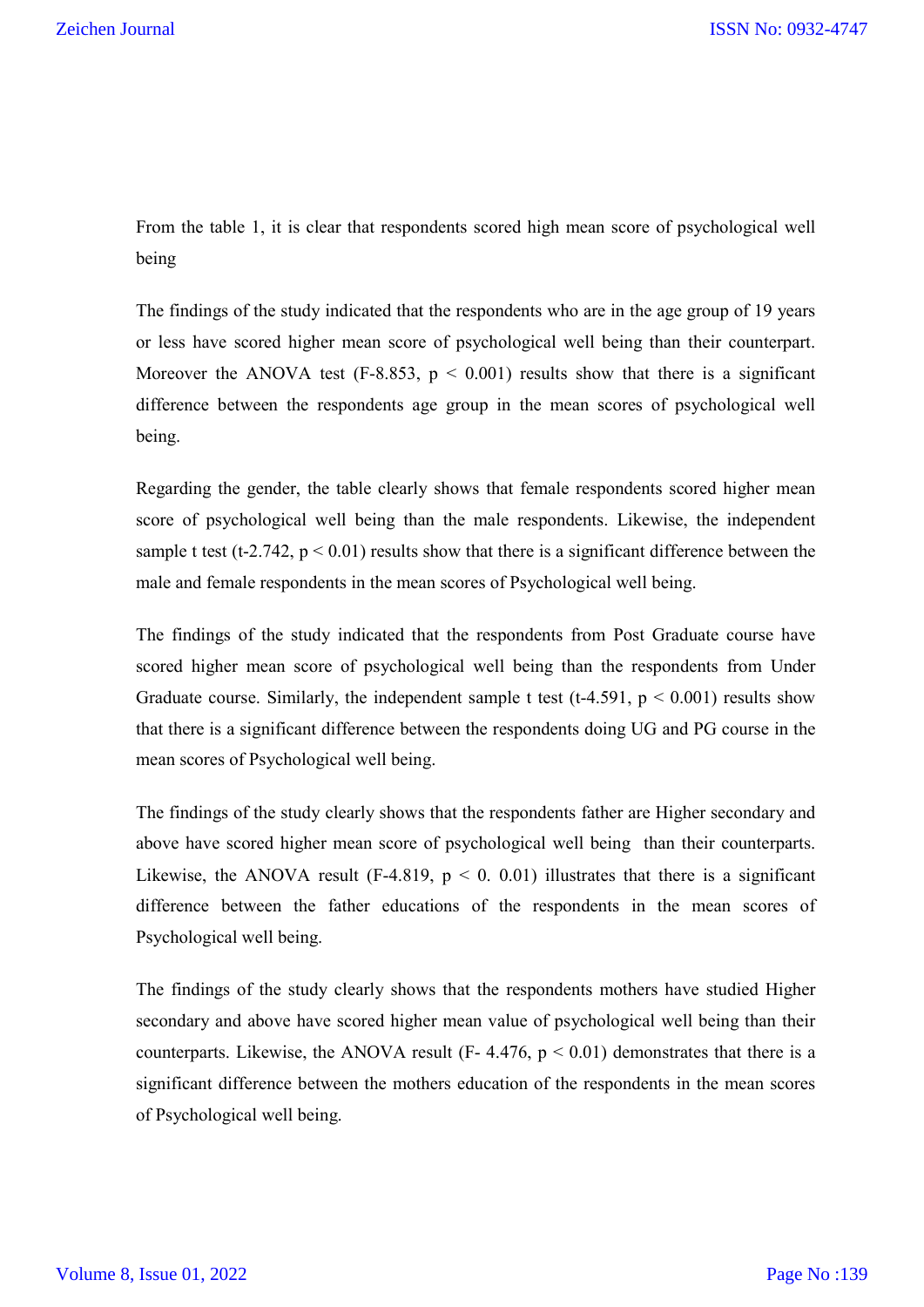The findings of the study depicts that the respondents' fathers with occupation farmer scored higher mean value of psychological well being than their counterparts. Likewise, the ANOVA result (F- 2.564,  $p < 0.05$ ) indicated that there is a significant difference between the fathers occupation of the respondents in the mean scores of Psychological well being. The findings of the study clearly show that the respondent's mothers who are in House Wife have higher mean score of psychological well being than their counterparts. Likewise, the ANOVA result (F- 5.187,  $p < 0.01$ ) demonstrates that there is a significant difference between the mothers education of the respondents in the mean scores of Psychological well being.

The findings of the study clearly explains that the respondents from nuclear family gets higher mean score of psychological well being than their counterparts. However, the t test result (F- -2.945,  $p > 0.05$ ) did not support the research hypothesis that there is no significant difference between the respondents from nuclear family and joint family in the mean scores of Psychological well being.

The findings of the study clearly mentioned that the respondents from medium size family gets higher mean score of psychological well being than their counterparts. The ANOVA test result too (F- 4.340,  $p < 0.05$ ) sustain the research hypothesis that there is a significant difference between the respondents size of family in the mean scores of Psychological well being .

The findings of the study highlighted that the respondents from the family income (Rs. 10001 – 20000) have higher mean score of psychological well being than their counterparts. The ANOVA test result also (F- 3.849,  $p < 0.01$ ) sustain the research hypothesis that there is a significant difference between the respondents size of family in the mean scores of Psychological well being .

The findings of the study depicts that the respondents who are  $II<sup>nd</sup>$  born child have higher mean score of psychological well being than their counterparts. The ANOVA test result also  $(F- 40.608, p < 0.001)$  sustain the research hypothesis that there is a significant difference between the respondents order of birth in the mean scores of Psychological well being .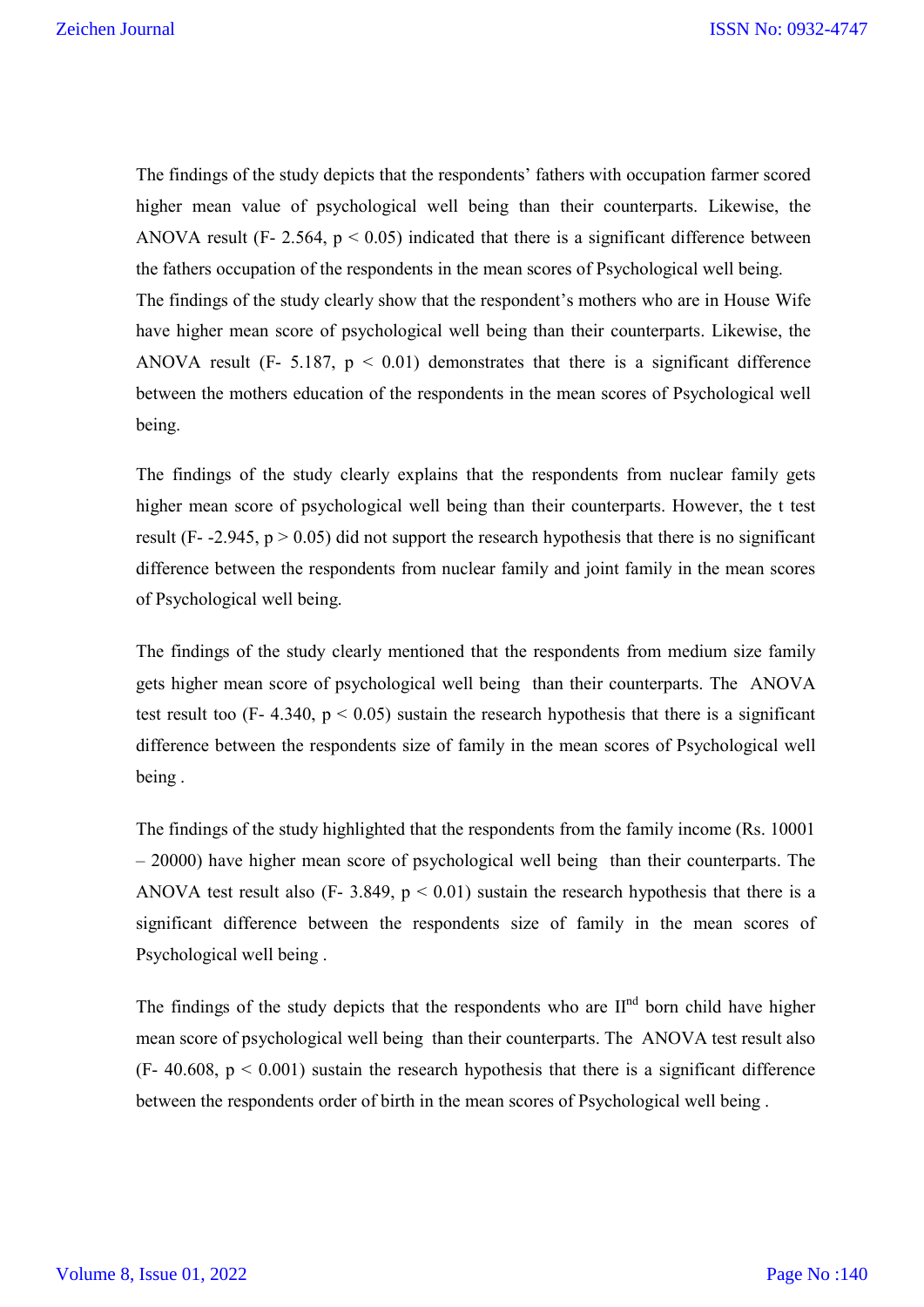## **Discussion**

The findings of this study suggest that college students' psychological well-being is affected by their age, gender, education of father and mother, family type, size of family, and the order of birth. Males scored higher than females in four of the subscales from the Ryff scale of Psychological Well-being; personal growth, positive relations with others, purpose in life, and self-acceptance. Emotional mastery and autonomy showed no significant difference with this particular variable.

Within the context of this current study, the research suggested that those with plentiful support have a better overall psychological well-being as indicated in the positive relations with others subscale from the Ryff Scale. Notably, Christie, et.al. (2008), proposed that support from family and friends is not always the only support that allows for increased well-being, but academic support from their university is crucial as well. Also, it was suggested by Chao, (2012) that positive support is crucial to manage stress. Another similar study from Demir and Orthel, (2011) shared that women and men crave friendships to permit more closeness and less conflicting experiences to create a better overall well-being. Having someone to depend on during difficult times in one's life can create a sense of relief and lower amounts of stress

# **Social Work intervention**

It is a belief that psychological well-being among college students is a largely treatable condition. When one person is affected psychologically, a therapist, a counselor or other mental health professional can help an individual to take the necessary steps to address the behavior and regain their ability to use their health in a good and healthy way. Some of the effective therapies which can be provided are cognitive behavioral therapy, self-help treatment groups, group therapy, and family therapy and Social skills training too can be used.

### **Suggestions**

 To give awareness programme on the need of psychological well-being among college students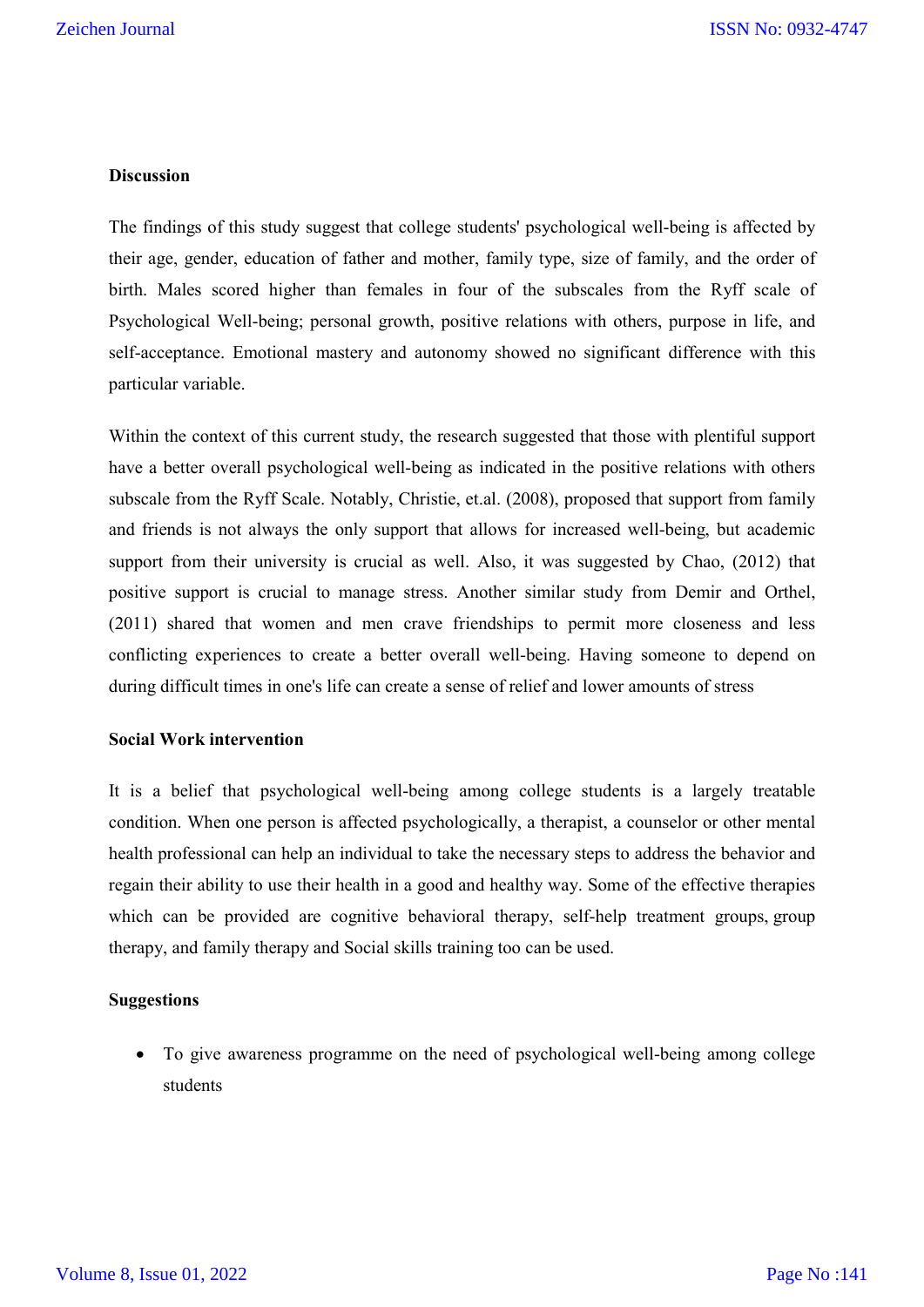- To motivate the students to avoid isolation activity and to encourage, participate in social., activity, family functions, etc.,
- To explain about life and time value.
- To give some ideas to reduce their depression and to make their mind free.

## **Acknowledgments**

Sincere thanks to all the study participants, for their help in carrying out the study. Funding: No funding sources Conflict of interest: None declared

# *Limitations & Further Research*

Due to the time and practical constraints, the researcher was unable to collect a bigger sample. Therefore, the sample may not be adequate to represent the universe. Thus, the findings of the present study may not be generalized to a large extent. Further study with a larger sample is suggested. Possible future research could employ in-depth interviews to better understand differences in psychological wellbeing of college students.

### **Conclusion**

This study was conducted to identify the level of psychological well-being in college students. Psychological well-being was observed in more than half of the respondent. The youth often experience poor mental health as a result of the poor interpersonal relationship, different addictions and lack of extracurricular activities which reflects the growth of the generation gaps between elders and themselves. The educational pressure and depression has grown widely and the youth divert their attention in studies due to lack of self-control. When looking at the overall results of this study, it is evident that age, gender, support from family and friends, financial well-being, and support from friends and family contributed to students' psychological wellbeing. This study makes an important contribution in understanding psychological well-being of undergraduate students. To conclude, the current research revealed the psychological well-being among the college students' as it has direct impact on their mental health and academic